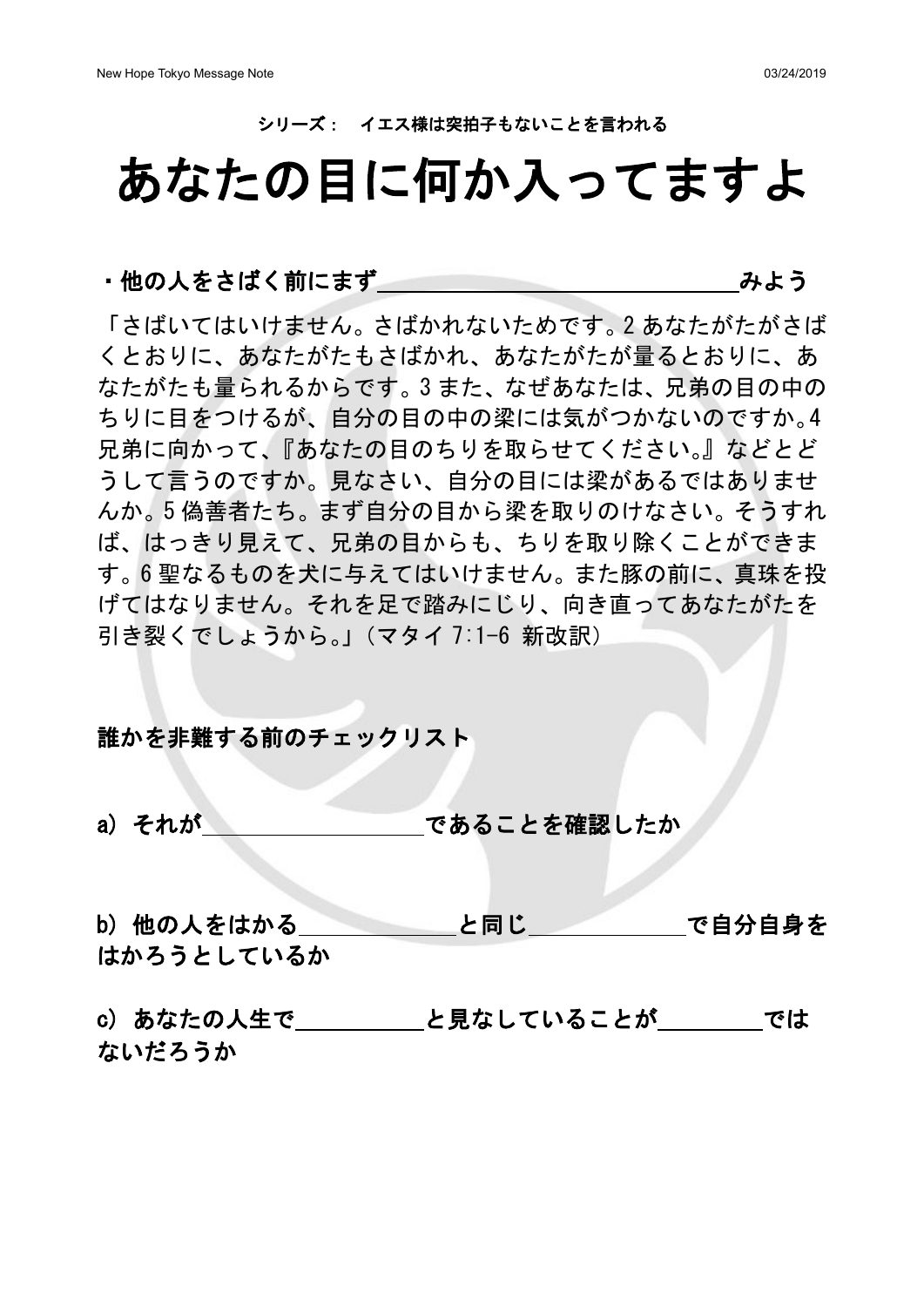## **SERIES TITLE**:**JESUS SAYS THE DRANDEST THINGS! YOU GOTSOMETHING IN YOUR EYE**

#### ・ **FIRST BEFORE PASSING JUDGEMENT ON OTHERS**

"**Do not judge others, and you will not be judged. 2 For you will be treated as you treat others. The standard you use in judging is the standard by which you will be judged. 3** "**And why worry about a speck in your friend**'**s eye when you have a log in your own? 4 How can you think of saying to your friend,** '**Let me help you get rid of that speck in your eye,**' **when you can**'**t see past the log in your own eye? 5 Hypocrite! First get rid of the log in your own eye; then you will see well enough to deal with the speckin your friend**'**s eye. 6** "**Don**'**t waste what is holy on people who are unholy. Don**'**t throwyour pearls to pigs! They will trample the pearls, then turn and attack you. (Matthew 7:1**—**6 NLT)**

**A CHECK LIST BEFORE CRITICIZING SOMEONE:**

### **b) ARE YOU WILLING TO USE THE SAME ON YOURSELF THAT YOU USE ON OTHERS?**

**c) ARE THERE IN YOUR OWN LIFE THAT YOU PASS AS ?**